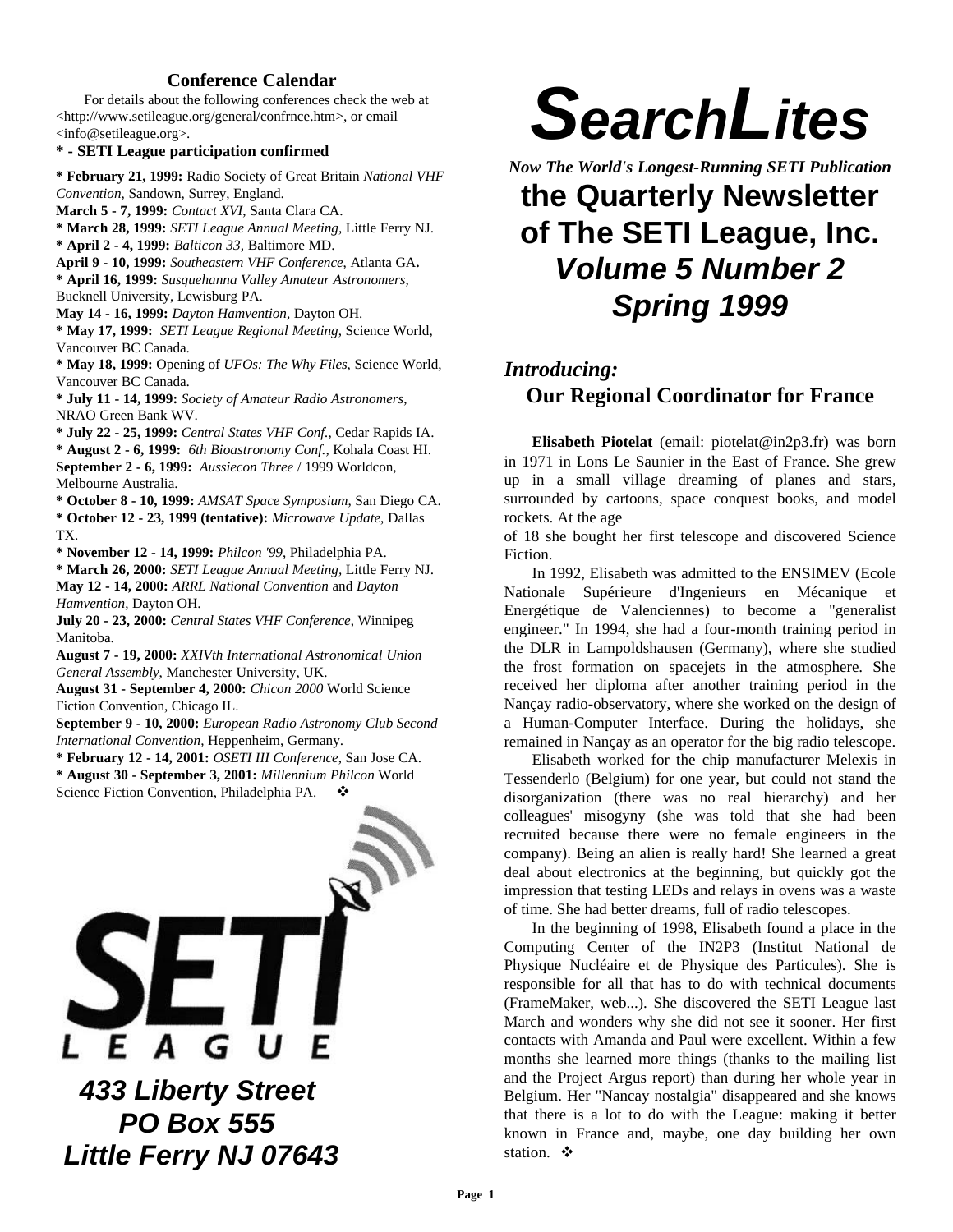#### **Speaking for Earth by Jon Lomberg (lomberg@aloha.net)**

There has been much discussion within the SETI community as to how Earth might reply to a verified signal from another civilization in space. Most agree that, sooner or later, a reply message would be sent. What properties should a reply from Earth have? Here are some I would think are acceptable to all: It should be truthful. It should be ecumenical or at least nondenominational. It should be well crafted, elegant in both the artistic and scientific sense of that word (Dirac would say there is no difference).

Truthful sounds easy, but is very hard. Everyone has a bias. On the Voyager record we decided to put our best foot forward and avoided depicting war, poverty or disease. For various reasons I stand by this position and would probably make the same decision today. But many people criticized us for telling a half-truth, if not an outright falsification about what Earth is like. Outright deception is easy to forbid. But the decision about which information to include also excludes. That is the hardest choice, best made in good faith by one group and judged in good faith by another.

Nondenominational is a little easier, but only a little. The message can't come from Mecca, the Vatican, or the US Congress. It must avoid endorsing any particular religion, philosophy or ideology. Again, this sounds easier than it is. Isn't belief in the scientific method a kind of ideology? Is a message that implicitly extols our scientific accomplishments but excludes our spiritual beliefs nondenominational?

Elegant. You know it when you see it, and when you don't. Here's something I find inelegant: There has been a recent trend of including CD ROMs with recorded signatures or personal messages (on Cassini, Huygens, and Stardust, for starters). While this may have some value as feel-good publicity for the missions, these artifacts are not messages, but they will inevitably be confused in the public mind with messages. We put a record on Voyager and a CD on Cassini. Must be the same thing, right? But I can't think of a worse design for a message than an unorganized collection of written messages.

Let's ignore the fact that a CD ROM is a terrible message carrier because no alien technology, no matter how advanced, could decode it. Unlike an analog record or engraved plaque, text and picture files can never be read without the correct software, which is impossible to reconstruct from first principles, even for a very smart ET. But even if it could be read, what would ET make of a species so dumb they created an artifact without any attempt to make it a comprehensible, self-extracting, anti-coded, triply redundant, graduated content message? That our message was page after page of meaningless scribble? Possibly that we were interested only in speaking to ourselves.

I mention this because designing an interstellar message is a challenge that is both awesome and fun, appealing to every mind that likes puzzles. As we begin to think of how to reply, we should have some model in mind. These free-for-all signature CD ROMs muddy the waters about what a message must be like, in exactly the same way that almond-eyed humanoid UFO aliens muddy the image of what real ETs might be like. Several other organizations are now trying to create right now even worse messages. The Sci-Fi Channel wants to send your greeting from a radio telescope, if they can find one willing to sell out to them. Another entrepreneur wants to sell space on metal plates to be launched in extra-solar orbit -- buy a plate and put anything you want on it -- philosophical rumination, poem, "favorite legal brief" (honestly, he has proposed that). It doesn't bother me that these messages are private and uncensored. It bothers me that they are so badly designed. I find written notes in English an annoyingly stupid way to present our civilization.

That is the error of the grass-roots message. Very naive messages get made by people who have not thought very hard about how utterly distinct species could say something understandable to each other.

[Prof. Doug] Vakoch's praise of the Voyager record was gratifying, of course, to this designer. He identified the fact that our small group had been successful because it was interdisciplinary (scientists, artists, writers, and musicians). Carl Sagan and Frank Drake deserve the credit for that. They could have kept it entirely the province of astronomers but chose not to. And Vakoch acknowledges that our team made an honest attempt to rise above its own cultural biases and create a message that represented all of Earth. How well we did that has been argued, but no one has disputed that we at least tried. A single incident serves to illustrate the difficulty of this when involving an organization like the United Nations to do it: For the sequence of greetings in spoken languages -- intended to suggest the variety of spoken tongues on Earth -- we asked the UN to supply us with a very short "hello" from each delegate to the General Assembly. What we got back from the UN was a few long, utterly inappropriate speeches by the members of the Committee on Outer Space. We had to create the greetings sequence ourselves, recorded by speakers from the ethnically diverse Cornell University community.

That would be the problem with messages made by bureaucracies like the UN. They just don't get it. People accustomed to issuing noncommittal press releases reduce all messages to bland pap. Large governmental and scientific bureaucracies would certainly have to approve the message after it was made, but no such organization could create a good one itself -- unless it farmed it out to its own small group.

In 1991, when Sandia Labs had to design a 10,000-year nuclear waste warning marker for the U.S. Department of Energy, they organized things in a way analogous to the Voyager record. They convened a small panel of interdisciplinary experts in fields including geology, materials science, archaeology, linguistics, cognitive psychology, architecture, and graphic design (and including four SETI veterans -- me, Frank Drake, Woody Sullivan, and Ben Finney) and had us analyze the problem and create a design for a warning marker, meant to be comprehensible to all humans for the next 10,000 years, whatever their language, culture, or technological level.

The fact that a small group was ultimately responsible for both the record and the waste marker allowed there to be a vitality and coherence in the design that would have been much harder to achieve in any larger working group with multiple layers of review and approval.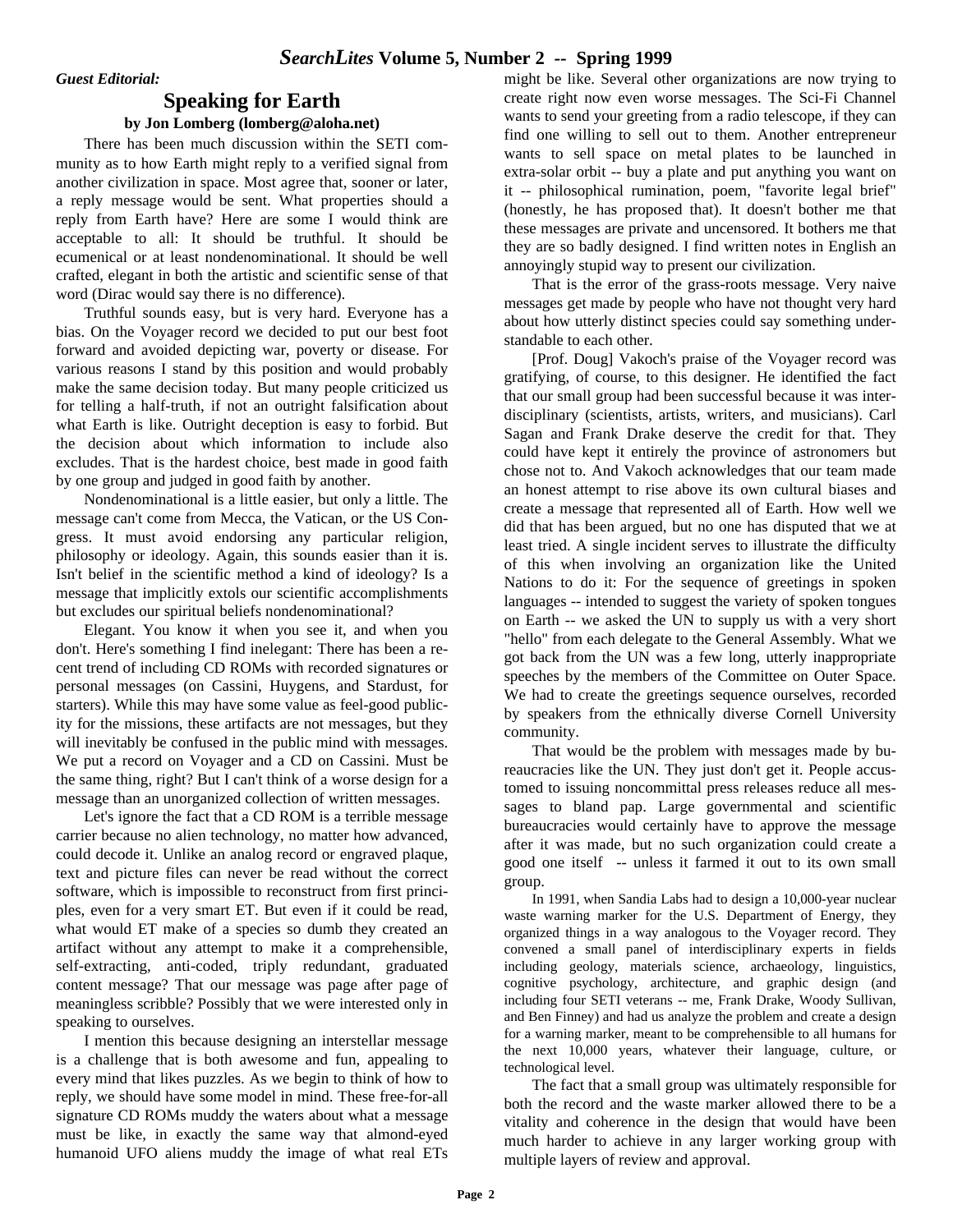It would be better to entrust the task of a Reply From Earth to various small groups, let them do it, and then have a panel of "experts" decide which was the best (tough to figure who is on that panel, but for starters eminent people in the creative arts, physical and social sciences, cryptography and language theory, religion -- better to have them review a message than to make one -- and, I suppose, international security and defense) rather than trying to have hundreds of people in many separate organizations try to design it together. It should be a design competition. Then you could open it up widely to submissions from individual artists, ad hoc organizations created to craft a message, universities, etc.

Who would eventually make the best message? My guess would be an interdisciplinary mix of creative people with backgrounds in a wide variety of fields, from semiotics to software design, from visual arts and music to game theory and particle physics. We don't know what the universal touchstones will be (maybe the incoming message will give some good clues). But the outgoing message should pool our particular cognitive and creative styles into a harmonious whole. How is this to be done? I think you'll recognize it when you see it. I would like the message from my planet to be both rich in content and clever in form. Lewis Thomas was right on the money when he suggested Bach as an exemplar of the characteristics our message should have.  $\bullet$ 

#### **Toilets of the Gods or "The Colon-isation of Space" by Sir Arthur C. Clarke, SETI League Technical Advisor**

Space scientists recently completed an examination of orbital debris recovered after circling the Earth for several years. They discovered that much of it was coated with a thin film of what was delicately described as "fecal matter" attributed to astronauts' sloppy sanitation.

This may solve one of the mysteries of life's origin on Earth: it seems to have arisen almost as soon as conditions were favourable, and not after the billions of years of molecular trial and error required by what Isaac Asimov called the 'unblind working of chance.'

Obviously, organised life-forms need have occurred only once in this Galaxy, if the very first space-faring civilisation was as careless about the environment as we are. Years ago, Hoyle and Wickramasinghe suggested that life had a cosmic, and not terrestrial, origin. They may be right, though not precisely in the way they imagined. It's a humbling thought that we may have arisen from dumped sewage; the first chapter of Genesis would certainly require drastic revision.

On the other hand, if -- as some philosophers have suggested -- this Earth does indeed harbour the only life in the Universe, that deplorable state of affairs is now being rectified. We may draw some consolation -- I hesitate to say inspiration -- from the fact that our descendants are already on their way to the stars. But we certainly would not recognise them, and it might be tactless to ask exactly how they got there.  $\bullet$ 

#### **Do LDEs Emanate From Alien Probes? by Chris Boyce (cb@ndirect.co.uk)**

Radio amateurs in The SETI League have recently been discussing Long Delayed Echoes (LDEs), radio signals detected by the sender seconds or minutes after being transmitted. This phenomenon has been observed for over 70 years and is widely documented. One working hypothesis is that LDEs are evidence of interstellar probes trying to get our attention. Though there is little in the record to support this hypothesis, further study is warranted.

A natural explanation for LDEs was put forward by Anthony Lawton almost a quarter century ago ["Long Delayed Echoes: the Search for a Solution" by A.T Lawton and S.J. Newton, *Spaceflight*, vol. 6 no. 5, pp 181-187, May 1974]. This was written in response to Duncan Lunan's hypothesis that the 1920s LDEs could be pattern interpreted and that they indicated a station-keeping probe from Epsilon Bootes lay in either the L4 or L5 Lagrange points in the Moon's orbit around the Earth (published in his book *Man and the Stars*, 1973 -- published as *Interstellar Contact* in the USA). Such a probe had been suggested by Bracewell who also suggested a message may lie in the echoes themselves.

Lawton's natural origins hypothesis was regarded as sufficiently impressive by the British Interplanetary Society for them to award the author Fellowship of the Society. Since that time it has been cited a number of times usually in the context of dismissing further investigation of the phenomenon.

That notwithstanding, the L4 and L5 points actually were subsequently investigated but with negative results ["A search for natural or artificial objects located at the Earth-Moon libration point"', *Icarus*, vol. 42, pp 442-7, 1980].

Twenty years ago, in my book *Extraterrestrial Encounter*, I presented a case for ET probe searching. This was based on the hypothesis of the replicator probe strategy outlined by Michael Arbib ["The Likelihood of the Evolution of Communicating Intelligences on Other Planets", in *Interstellar Communication: Scientific Perspectives* (C. Ponnamperuma and A. Cameron, Eds.), Boston: Houghton Mifflin Co., (1974) pp. 59-78]. This appeared so logical a strategy that I assumed, then and now, that any alien society with sufficient technical proficiency would probably adopt it if they intended exploring the cosmos.

There is good reason to make further searches. The technological level of the probes need not be particularly advanced beyond our own, whereas the average ET society may well be hundreds of millions of years beyond ourselves with technologies possibly "akin to magic," to paraphrase A.C. Clarke. Replicator probes need only be a few steps beyond us in technological development even if they were released a billion years ago. They will also be autonomous, self-sufficient and self-aware systems closer to biological entities than any robot device we might imagine. They will also be highly intelligent.

And they will be local. They'll have been in the Solar System for tens of millions of years at least. So where they are concerned, we are the new kids on the block!  $\bullet$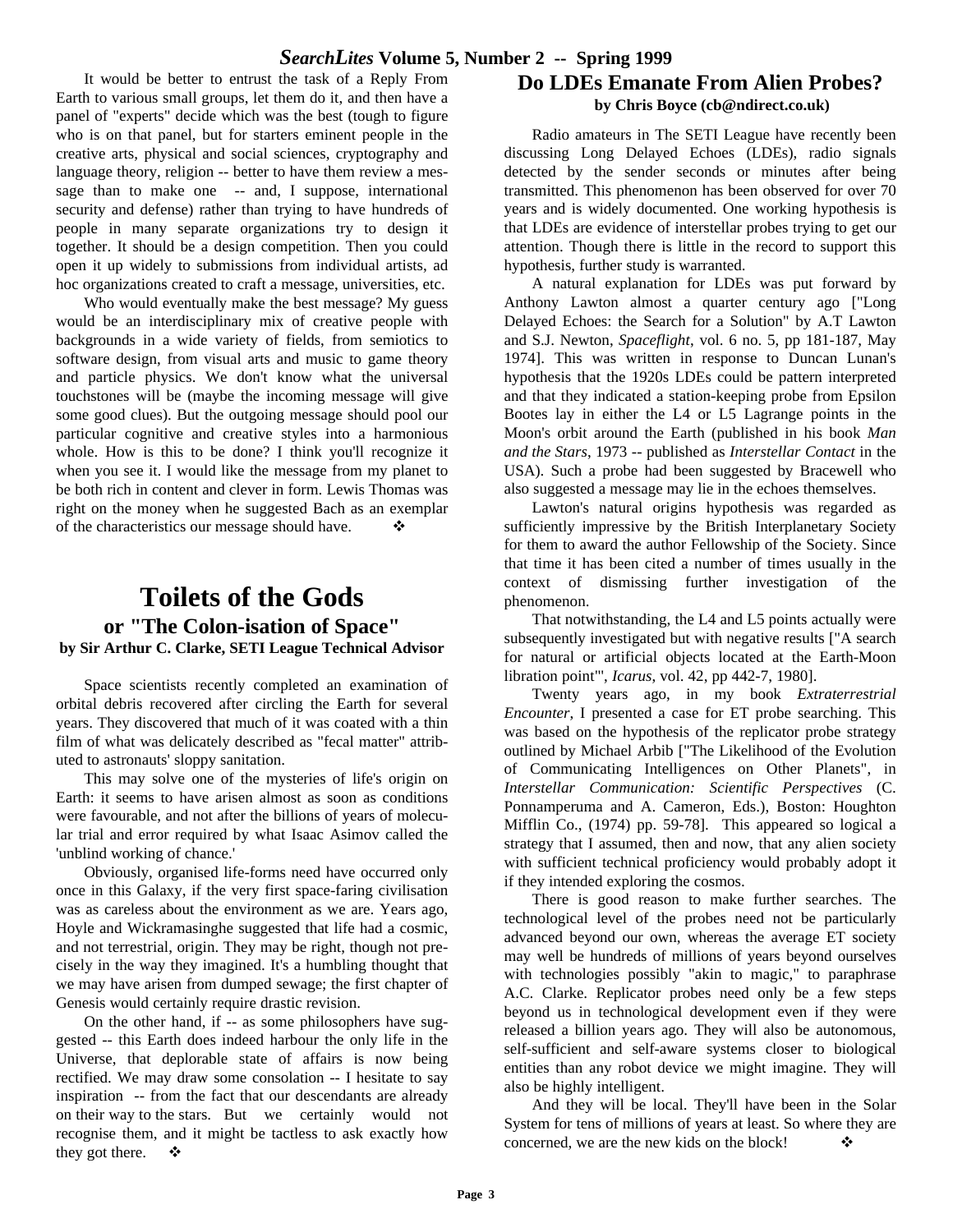#### *Science Corner:*

#### **Testing the Null Hypothesis**

#### **by John Marcus, MD (MarcusJohn@aol.com)**

SETI is perhaps the most highly interdisciplinary of sciences, encompassing not only astronomy, biology, engineering and physics, but also psychology, metaphysics, probability, and belief. But it is, first and foremost, a science, one to which we hope to apply the scientific method.

A colleague on the SETI email discussion list wrote, "Scientists (and really, everybody, either consciously or unconsciously) use the scientific method for problem solving. It's just that most people don't realize that they are doing it!" Would that this were so. As a scientist, a mathematician, a physician, and a generally philosophical person, I like to think I know a little bit about problem solving and logic. And I think that the scientific method (proving the null hypothesis false) is rarely used in general problem solving. Let's take, for instance, the need to buy a car.

**Scientific method:** The null hypothesis is "I cannot afford the car." Now, let me set about proving this null hypothesis void. I will first examine my bank account and my income....

**Usual method:** I probably can afford the car. Now let me see what this probability really is by examining my bank account and income....

The difference is subtle, but important. You can see that the scientific method involves a Boolean logic variable of false, that once proven incorrect, leaves a Boolean logic variable of true. Once something has been proven true, you have added new information to the sum of human knowledge. But in real life we usually deal with lack of certainty. So we have probabilities, instead of Boolean logic. This is a different kind of math. This math was described by a person named Bayes. And there is a Bayes theorem for this kind of logic. Bayes theorem goes like this:

There is an *a-priori* probability (a number between 0 and 1).

There is an *a-posteriori* probability (a number between 0 and 1).

There is a test, which examines reality, and changes the probability:  $post-p = test (prior-p)$ 

You can see that the above involves a mathematical function. This function may be found on the web.

Let's work a sample problem. I believe there is a 30 percent chance that I can afford a turbo 911 Carrera. I want to examine this probability. (This is the problem solving goal.) Now, I will perform the test: Look at my bank account and income. There is not enough there. Oh well, now there is an a-posteriori probability, a 10 percent chance of me affording that Carrera. Now, I have another test: I will discuss it with my wife. After careful deliberation, she says no. Well, that lowers the probability to about one percent. The probability is not zero, because I could do some things that would force the issue, and raise the probability. But as things stand right now, it remains unlikely that I will buy a Carrera.

A web search on Bayes Theorem will turn up a ton of references. I leave them as an exercise for the student.

Let's see how the above applies to SETI. Do I have belief in ETs? No, but I have a probability in mind. You may wish to phrase the question differently: Do I have a belief in the probability of ETs? Yes, I do. I wish to apply a test (the Argus search). There are other tests. These may raise the probability, if the search succeeds.

The Scientific Method for the Argus search is this:

There are no ETs (null hypothesis).

You can never prove the negative. So, we now design an experiment (Project Argus, for example) to try to prove that statement wrong, recognizing that it takes only one clear, unambiguous counterexample to reject the null hypothesis.

I find the scientific method to be artificial and limiting, because in real life we never deal with any certainty about anything. On the other hand, if it is certainty which we seek, then the scientific method is probably the best way to achieve it. ※

#### **Apparent Hoax Dismays SETI Scientists**

**LITTLE FERRY, NJ..,** November, 1998 -- Claims in the press beginning on 28 October 1998 about an intelligently generated signal from the vicinity of the nearby binary star system EQ Pegasi are the result of either an elaborate hoax or severely flawed science, according to SETI League executive director Dr. H. Paul Shuch. This SETI "hit" was allegedly received by an amateur in England. The nonprofit, membership-supported SETI League has been analyzing this claim since October 23rd. None of its 63 active observing stations around the world has been able to confirm it. The signal was reported anonymously in a message hacked into a *closed* (private) signal verification email list. Subsequently, the hacker went to the BBC, which broke the story. The perpetrator asserts that he/she is *not* a SETI League member, which is scant consolation to that scientific body.

The "signal" has been thoroughly discredited by a host of radio astronomers, amateur and professional, who have analyzed the images posted to the Internet. The person who reported the alleged signals has violated every principle of responsible science. He or she has not followed the carefully crafted SETI League signal detection protocols to which all SETI League participating stations are signatory. The person has not adhered to international policies regarding signal verification. This amateur radio astronomer has not identified himself or herself, and not answered private emails from either The SETI League's executive director or its volunteer regional coordinator in England, making any meaningful follow-up impossible. And he or she has not waited for backup analysis before announcing this "find" to the press. If this is not a blatant hoax, it is the worst kind of irresponsible science (the kind which gives all credible scientific endeavors a bad name).

"Anonymity and scientific integrity are mutually exclusive," says Shuch. "A responsible scientist, amateur or professional, takes ownership of his or her mistakes, as well as accomplishments. One of the responsibilities of scientific organizations like The SETI League is to help the media make that distinction."

*Editor's Note:* Subsequent to this press release, the hoax degenerated into media claims of a Government cover-up, of a rapidly approaching alien spaceship, and of an international conspiracy involving The SETI League. Members are urged to apply the test of reason to all such claims.  $\bullet$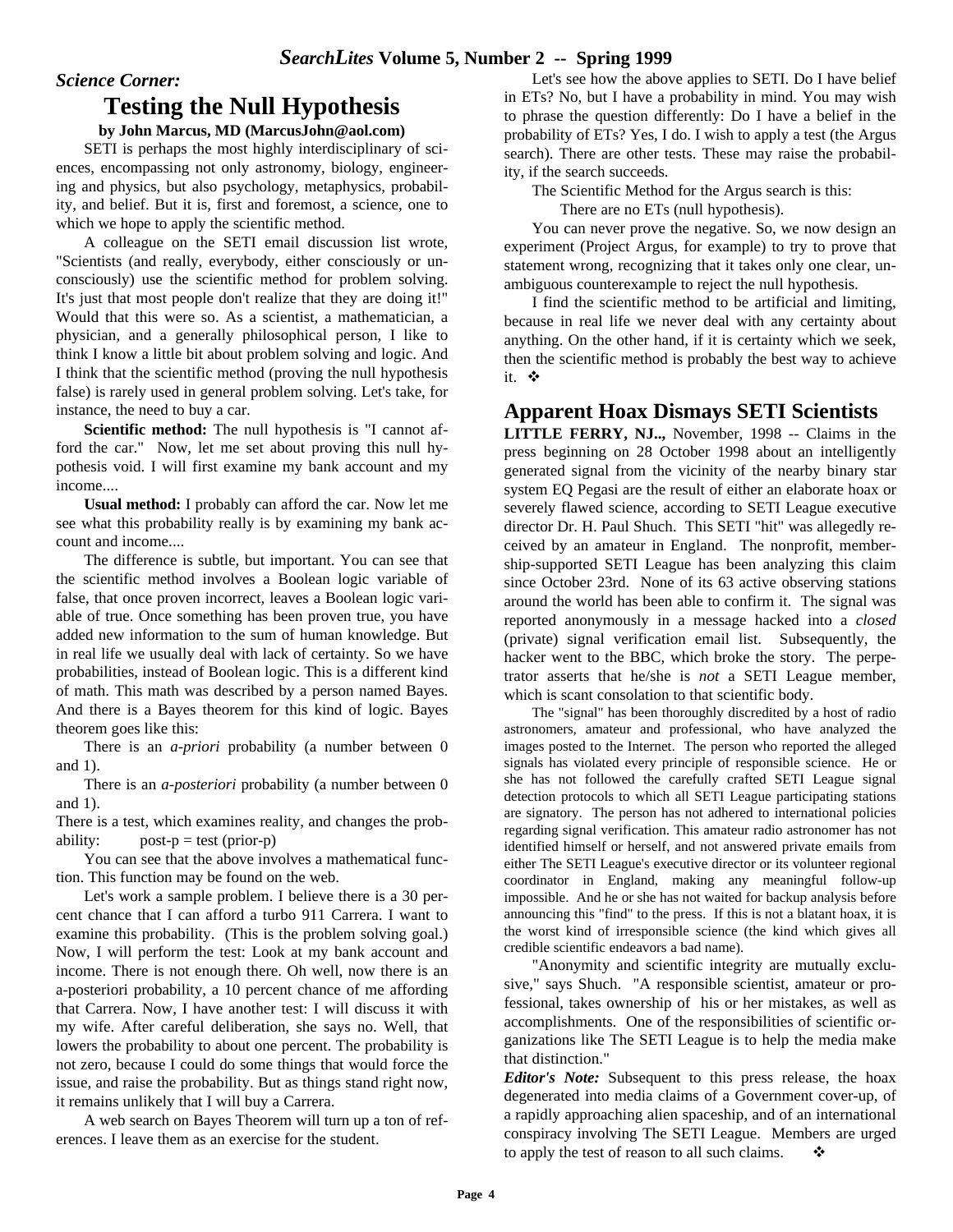### **Interstellar Nano-Probes**

#### **by Leon T. Darcy (etrc@mpx.com.au) Extra Terrestrial Research Centre**

In January of 1998, Dr. Allen Tough of the University of Toronto attended the *SETI in the 21st Century* international conference, held at the University of Western Sydney, McArthur campus. There, he presented a paper on micro interstellar probes. I listened attentively and thought that he may be onto something as this would be the ideal means for extraterrestrial intelligences to explore the universe. It also dawned on me that we Earthlings are already using the same technology to explore our own solar system.

As I am writing this, Pioneer 10 and 11 have long since left our solar system and entered interstellar space, carrying an etched message and gold disc for any extraterrestrial intelligence to decipher and listen to, thus alerting them to our existence and where in this Galaxy our planet resides. The technology used in these probes is by today's standards very primitive, as miniaturization of electronic components has progressed since then. The time will eventually come when a probe equivalent in sophistication to the Pioneers would be the size of a golf ball, the only restriction on total size being the propulsion system and the fuel storage for that system.

If and when we decide in the future to send probes to explore our extra-solar neighbors, a propulsion system would not be required to launch these probes, as they could be released by a shuttle mission, and sent on their way with an initial boost from a cannon or other like device. Once the shuttle achieved orbit, a small pressurized container built into these probes could be used to make small course corrections, through small nozzles and controlled by the probes' onboard computer. These small nano-probes would eventually enter other solar systems and, on detecting radio emissions from any inhabited planet, could go into orbit around that planet to observe and record any transmissions.

As space is a hostile environment, many probes would be lost due to collisions with meteorites and component failure. But with hundreds sent on any mission, some would survive intact, to complete the intended mission. A probe, on detecting any extraterrestrial intelligent life, could be programmed to locate and "attach" itself to any communication satellites orbiting that world, thus parisitically recharging itself from that satellite's power source and recording telemetry and communications streams. The problem of man retrieving the data from the probes "on station" could be done by the other surviving probes acting as relay stations transmitting the data back to Earth for analysis.

This future look at the world of nano-probes may, to some, seem far-fetched. But I believe that within the next 20 years such probes will be launched, initially to investigate our outer solar system, then the Galaxy. To believe we are alone in this Galaxy would be as much of a mistake as believing our Earth was the centre of the Universe, so to assume that we are the only technologically advanced civilization would be an equal mistake.

As my small research group (Extra Terrestrial Research Centre) investigates ways and means to detect ETIs, Dr. Tough's idea of nano-probes warrants as much thought and study as conventional SETI detection methods. Are nano probes released by extra-solar intelligences already here in our solar system, and, if so, how do we detect them? To answer this question we must remember what our future probes might do: attach themselves to communication satellites. I propose a system of satellites be put in orbit as "bait" and designed to trap any probe that attaches itself to that satellite. It would then send a signal to the ground station where retrieval of the satellite and its parasite could be effected. Since man began exploring space early astronauts reported "bogeys" which are still unexplained. Could these "bogeys" be probes? High frequency radar detects unknown fast moving targets on a regular basis. Could these targets be swarms of probes moving through our solar system?

Until we have an actual detection of an extraterrestrial intelligence, be it by microwave detection or a pulsed laser, we must take into account the possibility of nano-probes, sent by some extraterrestrial intelligence, being present in our solar system eavesdropping on us.  $\cdot$ 

## **Remembering Michael Papagiannis**

#### **by Dr. Peter Schenkel (schenkel@ecnet.ec)**

Dr. Michael Papagiannis, one of the great pioneering minds of SETI, is no longer with us. He passed away last year after a prolonged illness.

Michael was a brilliant astronomer, but I remember him mainly as an enthusiastic researcher and supporter of SETI, to which he made many outstanding contributions. He believed that the existence of advanced ETI was very probable and that some day we would achieve contact for the benefit of mankind. In his many publications on the subject he speculated on their nature and how eventual contact would change our anthropocentric views. He coined the term "bioastronomy" and was the meritorious first editor of *Bioastronomy News*.

What I most admired in Michael is that in spite of his high standing in the scientific community he was modest and unpretentious and so humane. He would go out of his way to understand and help others. I will never forget his kind support in promoting my book *ETI: A Challenge for Change*. And I know from his wife Elisabeth that he would have loved to write the foreword for *The Message from Yon*, but had to pass because of his advanced illness.

With his prestigious work, Michael Papagiannis surely left an indelible mark on the search for extraterrestrial intelligence. He had a generous open mind and he speculated about the mysteries which the universe still has in store for us and about our ultimate destiny with a passion, vision and magnanimity rare in the field. Though the deplorable Cold-War period dampened his outlook, he was optimistic about the ultimate triumph of reason to vanquish our destructive tendencies and our capability to spread consciousness beyond our solar system.

I am sure that all those who were lucky to have known Michael Papagiannis closer will feel sad that he is gone. We will all miss him. But he left a lot behind him, something to keep working on. He will not be forgotten.  $\bullet$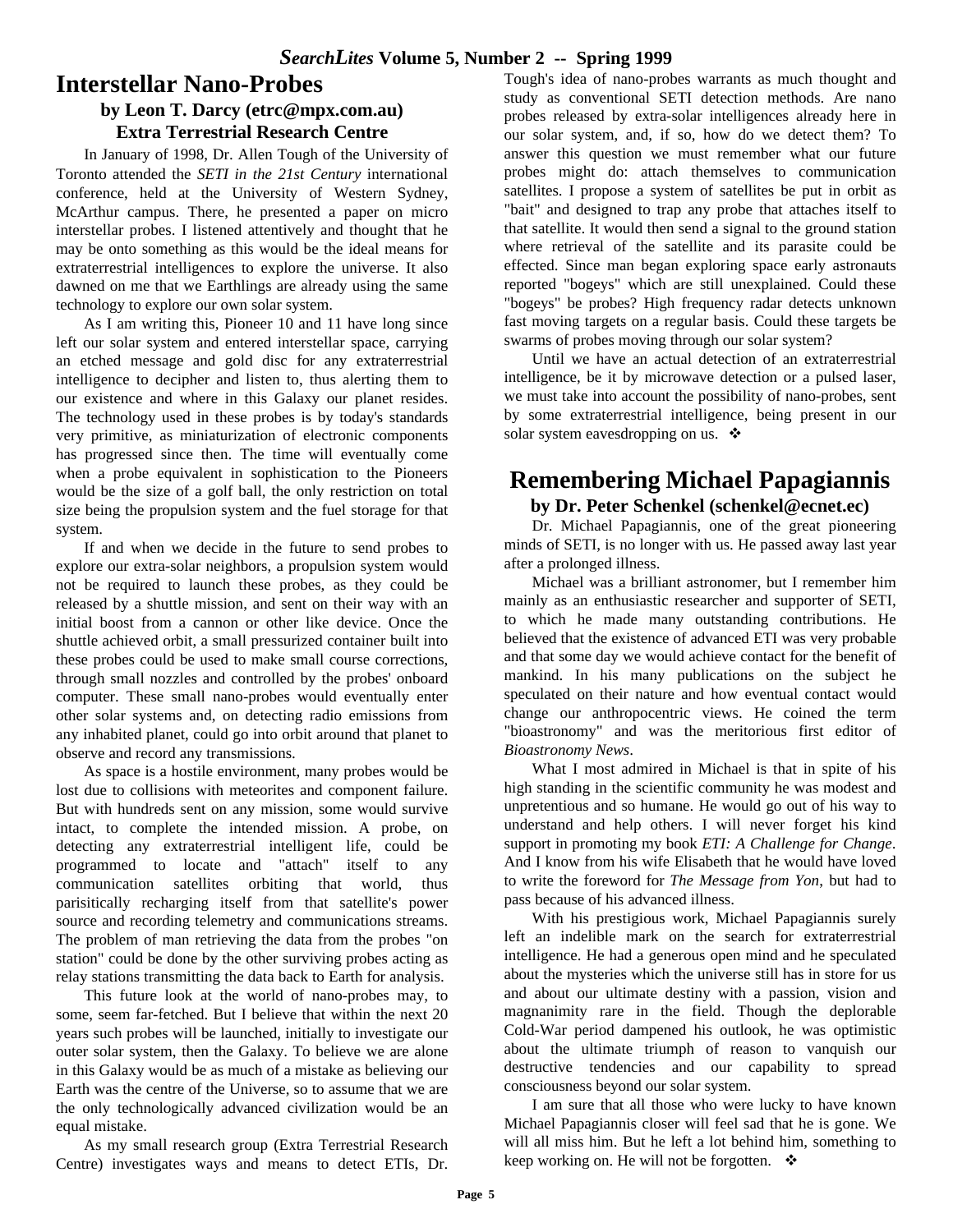Until recently, attempts to communicate with alien civilisations have been pursued using radio telescopes. This program, known as SETI (for Search for Extraterrestrial Intelligence), has mostly been passive. Scientists have scanned the skies in the hope of stumbling across a radio signal from a distant planet. From time to time, however, human astronomers have beamed powerful messages into the galaxy, saying, in effect, "hello." Unfortunately, the galaxy being so vast, such messages are really only symbolic gestures. They are extremely unlikely to reach any alien civilisations for tens of thousands of years -- even supposing there is anyone at all out there listening.

Now a Canadian SETI League member, Allen Tough, has come up with a novel idea. Rather than mess about with large bits of expensive equipment, why not simply invite ET to log on to the Internet? Wacky though this proposal may seem at first blush, there is a certain rationale behind it. While it is highly improbable that aliens could come here in the flesh, it is not inconceivable that they would send a small, smart space probe to eavesdrop on our activities. Such an object would go unnoticed by us. It might be no more than the size of a pea, and could be anywhere in earth orbit. From this vantage point, the probe could monitor and analyse all our communications, including the Internet.

If you find that prospect hard to believe, reflect on the fact that the American and British security services already do much the same thing. Every day, the world's radio and telecommunications traffic is tapped by secret agencies and sifted by supercomputers to seek key word associations to do with terrorism, drug trafficking and the like. And that is using human technology. With a multimillion-year technology at its disposal, ET could easily wiretap our most mundane exchanges, and thereby build up a comprehensive picture of human life. Part of that picture would be the Internet, which has now evolved into the World Wide Web. As Net surfers know well, you can access just about every aspect of human affairs with an efficient search engine. If ET is eavesdropping, the Web would be a fast way to learn about us and our society -- warts and all.

What better way, then, to persuade ET that we are finally ready for that great cosmic encounter than to create a customised website for our galactic cousins to access? Tough has financed a suitably welcoming website, featuring patrons drawn from the international scientific community (myself and The SETI League's executive director included) in the hope that someone or something out there might come to the party.

Now this has to be regarded as a long shot, but, then, so is conventional SETI with its needle-in-a-haystack search of the heavens. The great advantage of going on-line with a nearby alien probe is that there isn't an annoying thousand-year time delay in the conversation due to the transit time of the radio waves. In the event that ET visits the website and decides to log on, I promise that readers of this column will be the first to know.  $\bullet$ 

Send your questions to Ask Dr. SETI, PO Box 555, Little Ferry NJ 07643, or email to askdrseti@setileague.org. Remember, he's not a *real* doctor (but rather, a Ph.D., the kind who actually has to work for a living!). For health questions, consult a competent medical professional.

#### **Dear Dr. SETI:**

*I was looking at the Excel spreadsheet for Doppler corrections on The SETI League website. There is mention of Doppler correction for the rotation of the Earth, but what about the rotation of the Earth around the Sun, which would be a much greater component? Is this already included in the above template or is another template/program required for that?*

*Randy, Oz*

#### **The Doctor Responds:**

You're right, Randy, that the absolute Doppler for the Earth's orbit around the Sun (and the Sun's around the Galactic Center, for that matter) is large compared to Geo-rotational Doppler. And the spreadsheet doesn't address these. But we're less interested in absolute Doppler than we are in the rate of change of Doppler shift. The former, if known, would give us the actual transmit frequency (which is relatively unimportant). With the latter, we can find out very quickly whether a source is moving with sidereal time (in other words, whether it's truly extra-solar).

The contribution to total Doppler rate of our path around the sun varies with latitude and season, but for the test calculations I ran is on the order of one-fifth the Doppler rate-of-change contributed by the Earth's rotation. Over the short observing times available to us (especially in drift-scan mode), we may never see the slow rate of change in the "large" Doppler values, but we can easily determine the rapid rate of change in the "small" one. And it is rate of change of frequency, rather than the frequency change itself, which we use to separate the cosmic wheat from the terrestrial chaff.

When designing our search strategy, we also need to anticipate Doppler rate so as to determine maximum integration time and minimum bin width for our digital signal processing. In this context, all three Doppler contributions may prove significant, and thus we encourage our members to address the problem of analyzing the algorithms and developing a more complete Doppler spreadsheet.

SETI League Software Committee co-chairman Dan Fox adds:

"While it is true that we are more interested in the change in Doppler than the actual Doppler for SETI work, since many of us are also set up to do radio astronomy for other reasons, it might prove useful to have those formulas available. For instance, several people have noticed how much the hydrogen line gets shifted by the motion of the earth relative to various parts of the galaxy. If we want to search near the hydrogen band in various frames of reference using long integration times, we should be able to figure out where the hydrogen line is Doppler shifted to."  $\bullet$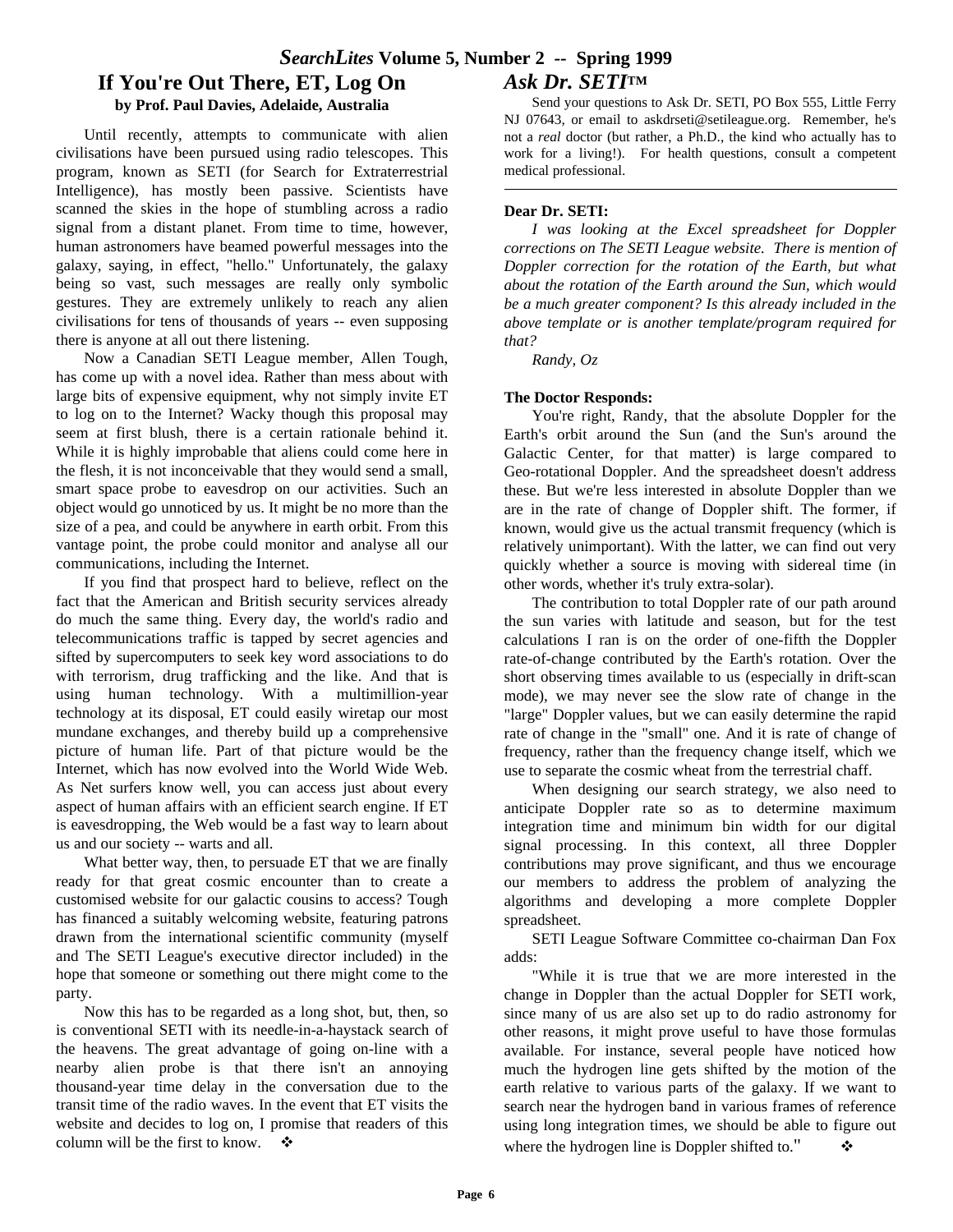#### *Hardware Corner:* **Computer Radios Not Ideal for SETI Copyright © 1998 by Noel Cedric Welstead SETI League Eastern Australia Regional Coordinator**

There has been much recent discussion on the SETI email lists about a new class of microwave receiver, which resides on a plug-in card and disappears into your computer. Such receivers (of which the WinRadio manufactured in Australia is a prime example) are nearly ideal for a host of applications. Unfortunately, SETI is not one of them. The problem has to do with the high levels of interference generated within modern, high-speed computers. Although shielding on computer-card receivers may be adequate to reject most such interference, SETI is about detecting impossibly weak signals -- the sort that computers generate in abundance.

As an example of the sort of spurious signals which plague SETI researchers (amateur and professional alike), see the images on The SETI League "What We've Heard So Far" page. Three of these displays show a very exciting "hit" which turned out to be some spurious signals from a computer I had on the workbench. In particular, the signals were coming from a SCSI hard disk controller card that was exposed from the case shielding. My main reason in expounding all the above, is to indicate that SETI is based on the detection of very weak signals that have been integrated out of the noise. Using FFT methods we can pull these almost "non-existent" signals out from the background noise.

I believe that a receiver like the Win Radio system would be a great device for the amateur radio / computer enthusiast who wants to "scan" around a bit, but forget it for SETI use. The fact that the radio is surrounded by the computer (a really RFI noisy piece of equipment) means that it will get all sorts of low-level signals from the computer hardware. These signals, even though at a very low level, will accumulate into "hits" if you integrate the received signal enough times. In other words, a low noise environment is very important. With all the gain we are using at the front end looking for those elusive signals, we can pick up all sorts of strange apparitions from all sorts of places, including our own equipment.

The traces on my FFTDSP came from a very weak signal emanating from an oscillator on the SCSI controller. It was a harmonic from the low frequency crystal Oscillator that clocked the data registers from the hard disk drive, very weak but present. I have seen these "wigglers" before, shown to me by Dr. Jill Tarter from the SETI Institute. They were probably the same sort of signal that has plagued reseachers with super- sensitive receiving equipment.

The scientists at the Parkes Radio Observatory constantly complain about the RFI they get from their on-site computers. If they get it, so can we.

My advice to ARGUS station builders is: use equipment that is well shielded from the outside world. Use the minimum possible number of system components. As other SETI League members have discovered, it's better to down convert using one stage of conversion, not two.

Use lots of shielding to reduce those false hits; they only cause stress when they occur. I should know, we have had a

few signals that have almost defied our efforts to find out where they came from. Only by carefully searching the local environment did we eventually track them down. None of them ETIs (unfortunately). But you never know!

*Editor's Note:* Several of the companies which produce receivers-on-a-card also manufacture well-shielded external receivers, which merely plug in to the host computer via a serial, parallel, or SCSI interface. Rosetta Labs, for example, now offers its top-of-the-line WinRadio under two model numbers: WR-3100i (for Internal) and WR-3100e (for external). Such external receivers should be less prone to the type of computer RFI which Mr. Welstead describes than their internal brethren.  $\bullet$ 

#### **Mini-Reviews Copyright © 1998 by R.J. Fear (rjfear@adaptv.com)**

#### *Infinite in all Directions* by Freeman Dyson

An interesting walk through the philosophy of Freeman Dyson, covering life as a scientific phenomenon followed by ethics and politics. Some interesting observations, but very little (okay, no) data to speak of. (I want to have lunch with this guy. There's more to Freeman Dyson than meets the eye.)

#### *Astronomy and Cosmology* by Fred Hoyle

An obviously dated piece of material (copyright 1975), but a very well-organized work. Summary-level coverage of many aspects of astronomy and cosmology. A little light in the mathematics for me, but not a bad place to start. A guess would be that this book was intended as an entry-level astronomy and/or cosmology text book.

#### *The Story of Jodrell Bank* by Sir Bernard Lovell

Most certainly a must read. For anyone considering the construction of even a small radio telescope I urge you to read this and read it carefully. The book chronicles the design and building of the dish at Jodrell Bank. It includes the effects it had on its designer, its builder, the press, and the surrounding communities. I've never been much for books written from diaries, but this one was worth it.

#### *Home Is Where the Wind Blows* by Fred Hoyle

I should have known from the title that this was, for me, a mistake. The book follows the title and pretty much goes where the wind blows. It is largely an account of Fred's travels and experiences. It contains no real data to speak of. Only in Marion, Indiana, would this book be placed in the reference section of Astronomy.

#### *Pale Blue Dot* by Carl Sagan

I know I'm probably asking for it by even commenting on this book, but here goes. I don't think I've ever read a book that talked so much and said so little. I enjoy Sagan's style (a little sappy at times) and it's obvious from the book's content that he was (and still is) one of the greatest minds in science. But I'm of the impression that this book was written not for science, but as a public relations push for science, exploration, and political change. I'm not sorry I read it, just sorry I didn't manage my expectation of it.  $\cdot$